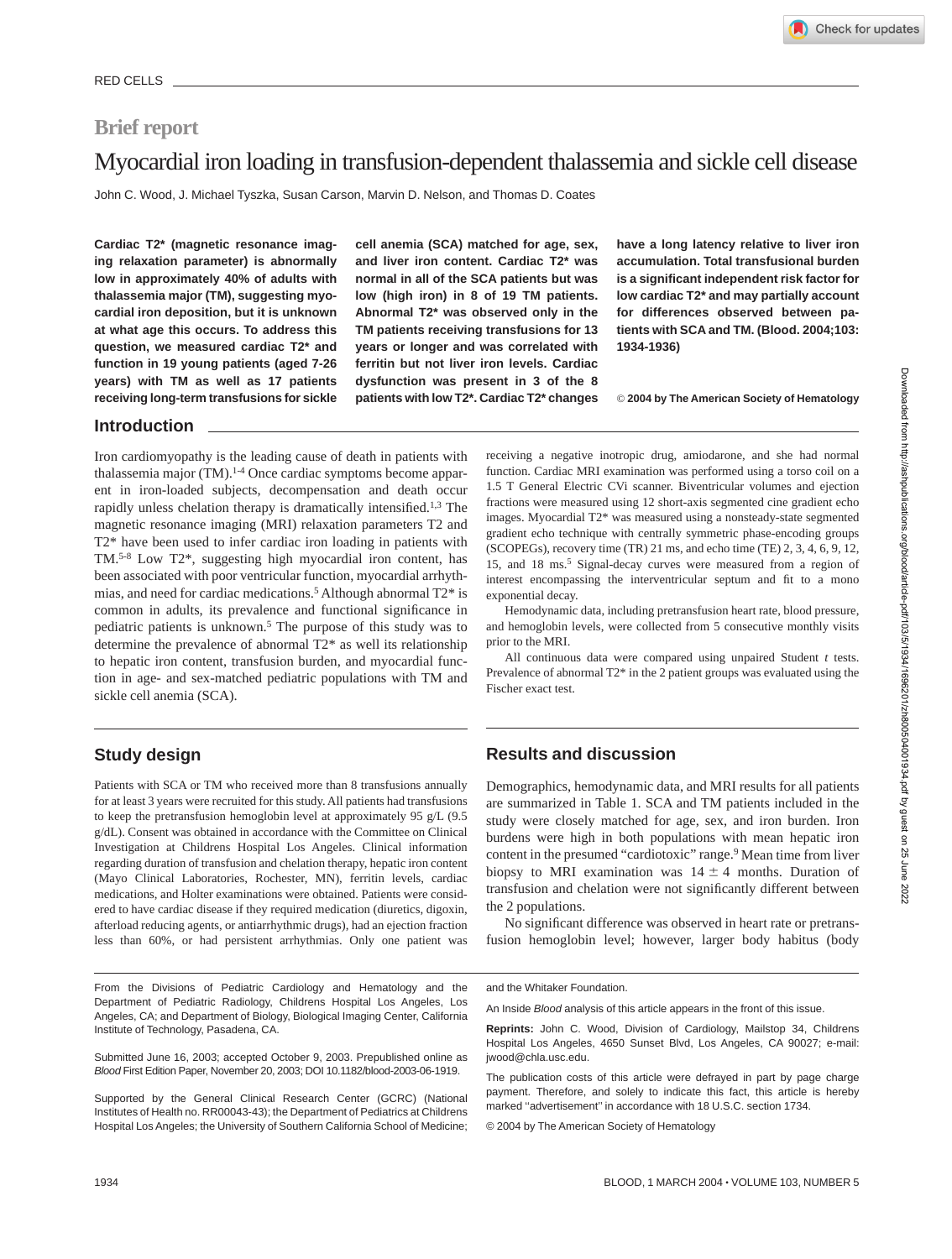| Table 1. Demographics and MRI data from patients |  |  |
|--------------------------------------------------|--|--|
| with SCA and TM.                                 |  |  |

|                                     |                 |                 |         | Normal<br>reference      |
|-------------------------------------|-----------------|-----------------|---------|--------------------------|
| Parameter                           | <b>SCA</b>      | <b>TM</b>       | P       | range                    |
| Age, y                              | $17.6 \pm 1.3$  | $15.7 \pm 1.4$  | .23     |                          |
| Sex, M/F                            | 9/8             | 10/9            | .999    |                          |
| Hepatic iron concentration,         |                 |                 |         |                          |
| mg/g dry weight                     | $19.3 \pm 3.7$  | $18.4 \pm 3.8$  | .997    | $\overline{\phantom{0}}$ |
| Ferritin concentration              | $5422 \pm 855$  | $3648 \pm 1378$ | .37     |                          |
| Transfusion duration, y             | $9.3 \pm 1.3$   | $12.2 \pm 1.5$  | .20     | —                        |
| Chelation duration, y               | $6.9 \pm 1.2$   | $9.8 \pm 1.5$   | .23     |                          |
| BSA. m <sup>2</sup>                 | $1.57 \pm 0.09$ | $1.25 \pm 0.06$ | $.002*$ |                          |
| Pretransfusion hemoglobin           |                 |                 |         |                          |
| level, q/L                          | $94 \pm 1$      | $92 \pm 1$      | .08     |                          |
| Heart rate, bpm                     | $89.6 \pm 3.6$  | $84.1 \pm 3.5$  | .18     |                          |
| Systolic blood pressure,            |                 |                 |         |                          |
| mm Hq                               | $116.9 \pm 2.5$ | $105 \pm 2.3$   | $.001*$ |                          |
| Diastolic blood pressure,           |                 |                 |         |                          |
| mm Hg                               | $63.5 \pm 1.9$  | $60.2 \pm 1.8$  | $.02*$  |                          |
| $T2^*$ , ms                         | $38.1 \pm 2.5$  | $26.1 \pm 4.6$  | $.005*$ | $25 - 46$                |
| LV ejection fraction, %             | $71 \pm 2$      | $67 \pm 2$      | .14     | 61-7714                  |
| LV end-diastolic volume             |                 |                 |         |                          |
| index, $mL/m2$                      | $90.0 \pm 5.4$  | $85.9 \pm 3.9$  | .53     | $36 - 80^{14}$           |
| LV end-systolic volume              |                 |                 |         |                          |
| index, mL/m <sup>2</sup>            | $26.1 \pm 2.2$  | $29.1 \pm 2.8$  | .41     | $5 - 3114$               |
| LV mass index, $q/m^2$              | $77.0 \pm 4.8$  | $63.4 \pm 3.2$  | $.008*$ | $6 - 95^{14}$            |
| Cardiac index, L/min/m <sup>2</sup> | $5.9 \pm 0.5$   | $4.6 \pm 0.2$   | $.03*$  | $1.7 - 4.013$            |

Data represent the mean value  $\pm$  SE. Right hand column demonstrates 95% confidence intervals for MRI values; however, all statistical comparisons are between the two patient populations. — indicates not assessed.

\*Significant P value.

surface area [BSA]) was noted in the SCA population,  $1.57 \pm 0.09$  $m<sup>2</sup>$  versus 1.25  $\pm$  0.06 m<sup>2</sup>. The elapsed time between last transfusion and MRI exam was comparable between the 2 groups and was not correlated with any of the MRI measurements. SCA patients had higher systolic and diastolic blood pressures than TM patients,  $116 \pm 2.5$  versus  $103 \pm 2.3$  and  $62.2 \pm 1.9$  versus  $57.7 \pm 1.2$  mm Hg, although all individuals from both groups had blood pressures within 95% confidence intervals for age.

Both patient groups demonstrated dilated ventricles and increased cardiac index, relative to published population norms, consistent with chronic anemia.10-15 Cardiac index was 30% higher in SCA patients  $(P = .02)$ . Cardiac mass was higher in the SCA group,  $77.0 \pm 4.8$  g versus  $63.4 \pm 3.2$  g, likely reflecting the described differences in cardiac index and blood pressure. Cardiac T2\* averaged 38.1  $\pm$  2.5 ms in SCA patients and 26.1  $\pm$  4.6 ms in TM patients  $(P = .004)$ ; the normal range at our institution is  $35.7 \pm 5$  ms (range, 30-43 ms) with a lower limit of 25 ms.

Figure 1A demonstrates the relationship between left ventricular (LV) ejection fraction and myocardial T2\* for both patient populations. Patients with SCA had normal T2\* and ejection fraction. In contrast, 8 of 19 patients with TM had T2\* below the reference range, suggesting myocardial iron loading ( $P = .003$  by Fischer exact test). The 3 patients with T2\* between 10 and 25 were asymptomatic, whereas 3 of the 5 patients with T2\* less than 10 had ventricular tachycardia, depressed ejection fraction, or both and were receiving cardiac medications.

Cardiac 1/T2\* was weakly correlated with ferritin level  $(r^2 = 0.33, P = .01)$  and uncorrelated with liver iron concentration  $(r^2 = 0.02, P = .54)$ . Cardiac T2\* was negatively correlated with transfusion duration for TM but not SCA (Figure 1B; TM,  $r^2 = 0.56$ ,  $P = .002$ ). No patient receiving transfusions for less than 13 years had an abnormal  $T2^*$  ( $P < .001$ ), but 80% of TM patients receiving transfusions for longer periods had abnormal  $T2*(P = .0006$  by Fischer exact test). None of the 4 SCD patients having transfusions for longer than 13 years had abnormal T2\*  $(P = .014$  versus TM). Liver iron concentration had no correlation  $(r^2 < 0.1)$  with transfusion duration for either group (not shown).

Abnormal cardiac T2\* and ventricular rhythm or functional abnormalities were common in our pediatric and young adult TM population and absent in age and liver iron burden-matched SCA patients. There are many physiologic, as well as racial and socioeconomic differences, between patients with thalassemia and sickle cell disease (SCD). Shah et al<sup>16</sup> also found normal cardiac T2\* in their SCA patients and postulated that elevated nontransferrin-bound iron (NTBI) levels and transferrin saturations in the thalassemia population represent a potential mechanism for differential myocardial loading. However, neither their study nor the present study was able to simultaneously match age and transfusion burden. SCA patients often begin chronic transfusion therapy at an older age than patients with thalassemia or receive transfusions intermittently.17 Because of low numbers of SCA patients (4) receiving transfusions for more than 13 years, we cannot yet conclude that patients with SCA are at lower cardiac risk. Anecdotal reports of myocardial iron deposition and iron cardiomyopathy have been described in patients with SCD at autopsy and longer term follow-up is necessary.18,19

Risk factors for cardiac iron accumulation remain unclear. The correlation between myocardial T2\* and transfusion duration in our study mirrors the increased risk of cardiac symptoms, over time, observed in longitudinal studies,  $20,21$  supporting the



**Figure 1. Relationship among LV ejection fraction, myocardial T2\*, and transfusion duration.** (A) Plot of ejection fraction by MRI versus cardiac T2\* in patients with thalassemia  $(①)$  and those with SCD  $(①)$ . Dotted lines represent reference range for ejection fraction.<sup>12-14</sup>  $\odot$  indicates need for cardiac medications. Two patients had ventricular tachycardia, indicated by the letters VT. (B) Plot of cardiac T2\* as a function of transfusion duration. Patients with SCD were predominantly receiving transfusions for less than 13 years (13 of 17), whereas the majority (10 of 19) of patients with thalassemia had transfusions for longer periods. None of the thalassemia patients receiving transfusions for less than 13 years had abnormal cardiac T2\*, whereas 8 of 10 patients receiving transfusions for longer periods had abnormal T2\*.